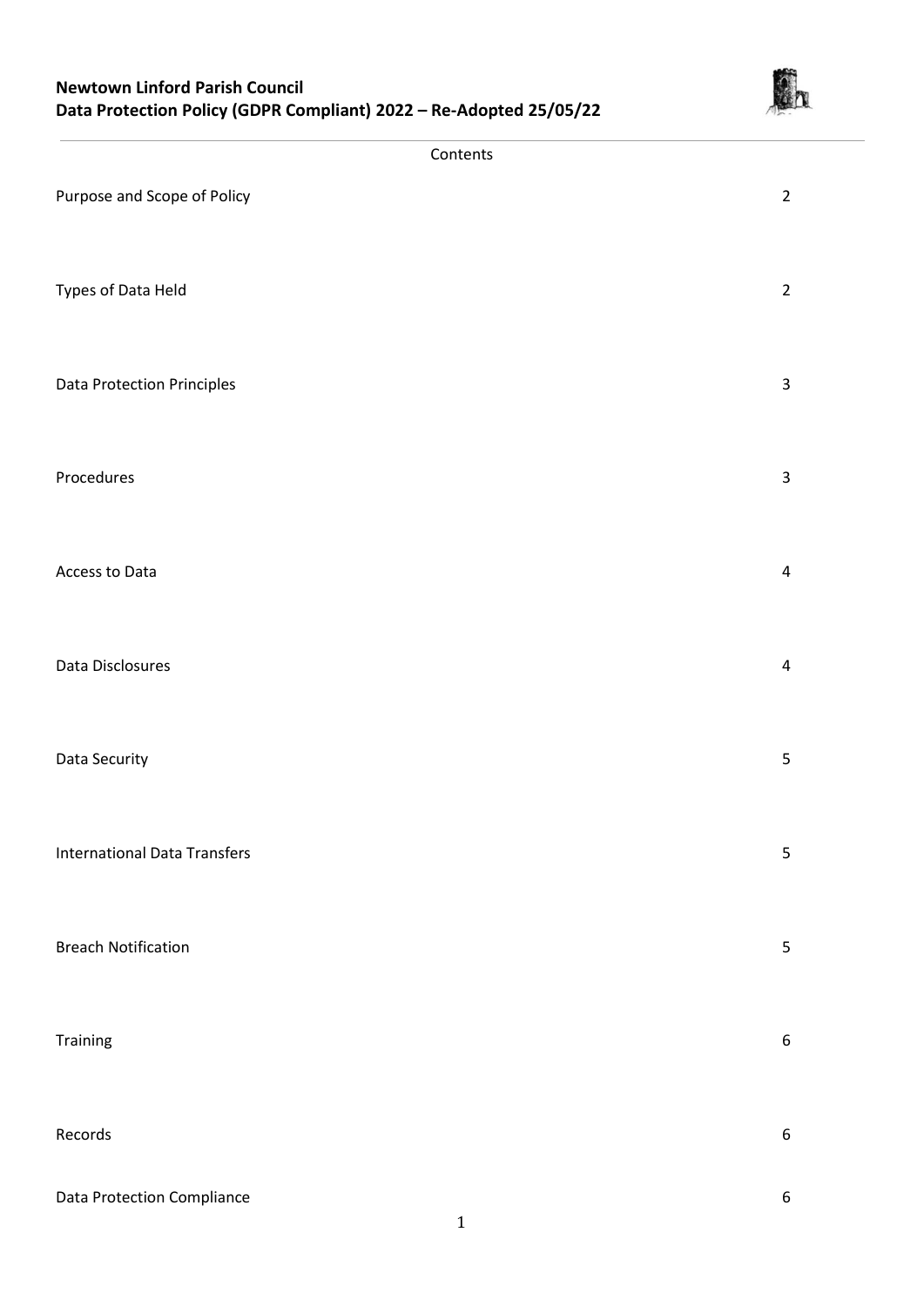# **1. Purpose and Scope of Policy**

This policy applies to the processing of personal data in manual and electronic records kept by the Parish Council in connection with its human resources function as described below. It also covers the Parish Council's response to any data breach and other rights under the General Data Protection Regulation.

This policy applies to the personal data of job applicants, existing and former employees, apprentices, volunteers, placement students, workers and self-employed contractors. These are referred to in this policy as relevant individuals.

"Personal data" is information that relates to an identifiable person who can be directly or indirectly identified from that information, for example, a person's name, identification number, location, online identifier. It can also include pseudonymised data.

"Special categories of personal data" is data which relates to an individual's health, sex life, sexual orientation, race, ethnic origin, political opinion, religion, and trade union membership. It also includes genetic and biometric data (where used for ID purposes).

"Criminal offence data" is data which relates to an individual's criminal convictions and offences.

"Data processing" is any operation or set of operations which is performed on personal data or on sets of personal data, whether or not by automated means, such as collection, recording, organisation, structuring, storage, adaptation or alteration, retrieval, consultation, use, disclosure by transmission, dissemination or otherwise making available, alignment or combination, restriction, erasure or destruction.

Newtown Linford Parish Council makes a commitment to ensuring that personal data, including special categories of personal data and criminal offence data (where appropriate) is processed in line with GDPR and domestic laws and all its employees conduct themselves in line with this and other related policies. Where third parties process data on behalf of the Parish Council, the Parish Council will ensure that the third party takes such measures in order to maintain the Parish Council's commitment to protecting data. In line with GDPR, the Parish Council understands that it will be accountable for the processing, management and regulation, and storage and retention of all personal data held in the form of manual records and on computers.

# **2. Types of Data Held**

Personal data is kept in personnel files or within the Parish Council's HR systems. The following types of data may be held by the Parish Council, as appropriate, on relevant individuals:

- name, address, phone numbers for individual and next of kin
- CVs and other information gathered during recruitment
- references from former employers
- National Insurance numbers
- job title, job descriptions and pay grades
- conduct issues such as letters of concern, disciplinary proceedings
- holiday records
- internal performance information
- medical or health information
- sickness absence records
- tax codes
- terms and conditions of employment
- training details.

Relevant individuals should refer to the Parish Council's privacy notice for more information on the reasons for its processing activities, the lawful bases it relies on for the processing and data retention periods.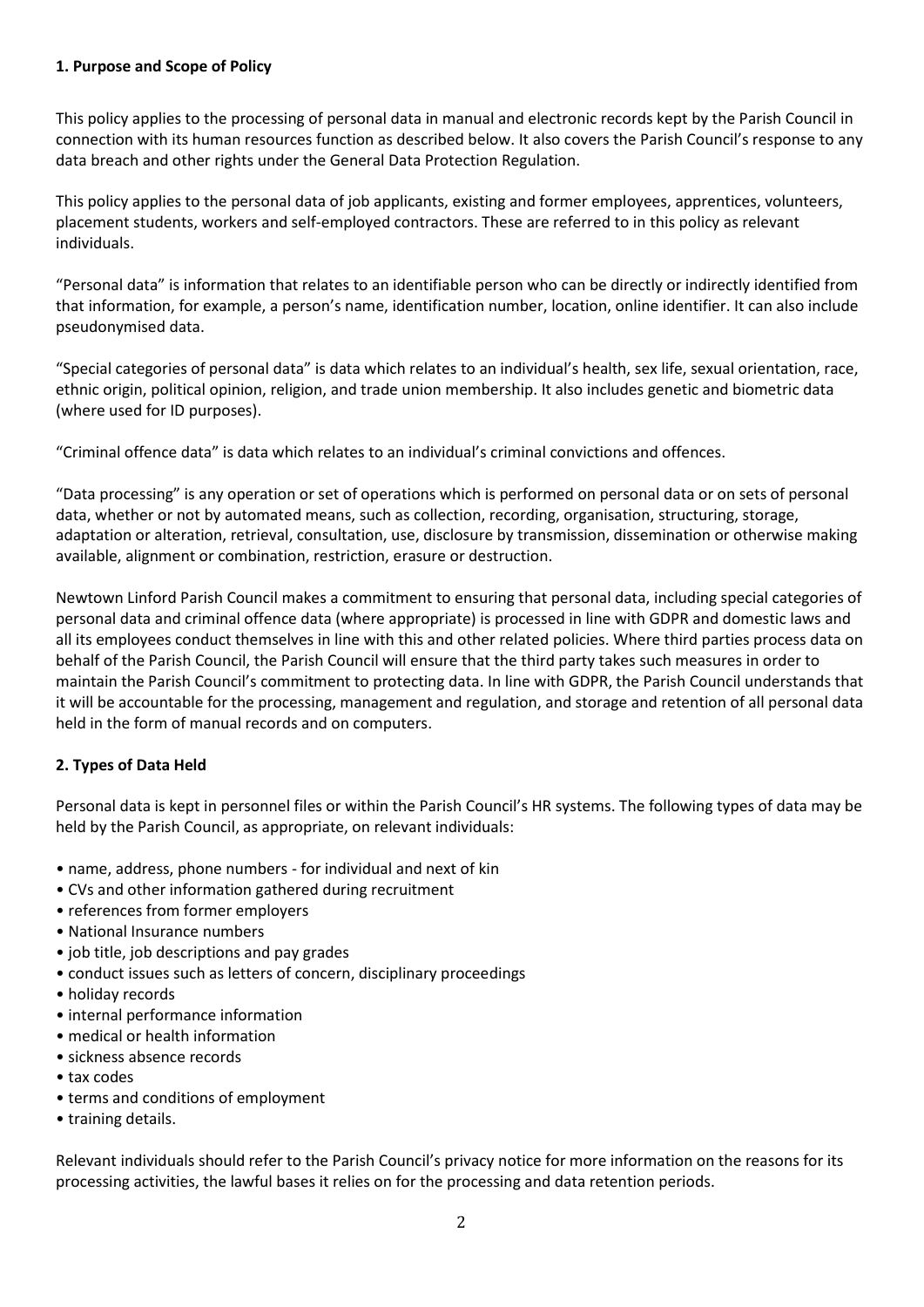# **3. Data Protection Principles**

All personal data obtained and held by the Parish Council will:

- be processed fairly, lawfully and in a transparent manner
- be collected for specific, explicit, and legitimate purposes
- be adequate, relevant and limited to what is necessary for the purposes of processing

• be kept accurate and up to date. Every reasonable effort will be made to ensure that inaccurate data is rectified or erased without delay

• not be kept for longer than is necessary for its given purpose

• be processed in a manner that ensures appropriate security of personal data including protection against unauthorised or unlawful processing, accidental loss, destruction or damage by using appropriate technical or organisation measures

• comply with the relevant GDPR procedures for international transferring of personal data.

In addition, personal data will be processed in recognition of an individuals' data protection rights, as follows:

- the right to be informed
- the right of access
- the right for any inaccuracies to be corrected (rectification)
- the right to have information deleted (erasure)
- the right to restrict the processing of the data
- the right to portability
- the right to object to the inclusion of any information
- the right to regulate any automated decision-making and profiling of personal data.

# **4. Procedures**

The Parish Council has taken the following steps to protect the personal data of relevant individuals, which it holds or to which it has access:

• it appoints or employs employees with specific responsibilities for:

a. the processing and controlling of data

b. the comprehensive reviewing and auditing of its data protection systems and procedures

c. overviewing the effectiveness and integrity of all the data that must be protected.

There are clear lines of responsibility and accountability for these different roles.

• it provides information to its employees on their data protection rights, how it uses their personal data, and how it protects it. The information includes the actions relevant individuals can take if they think that their data has been compromised in any way

• it provides its employees with information and training to make them aware of the importance of protecting personal data, to teach them how to do this, and to understand how to treat information confidentially

• it can account for all personal data it holds, where it comes from, who it is shared with and also who it might be shared with

• it carries out risk assessments as part of its reviewing activities to identify any vulnerabilities in its personal data handling and processing, and to take measures to reduce the risks of mishandling and potential breaches of data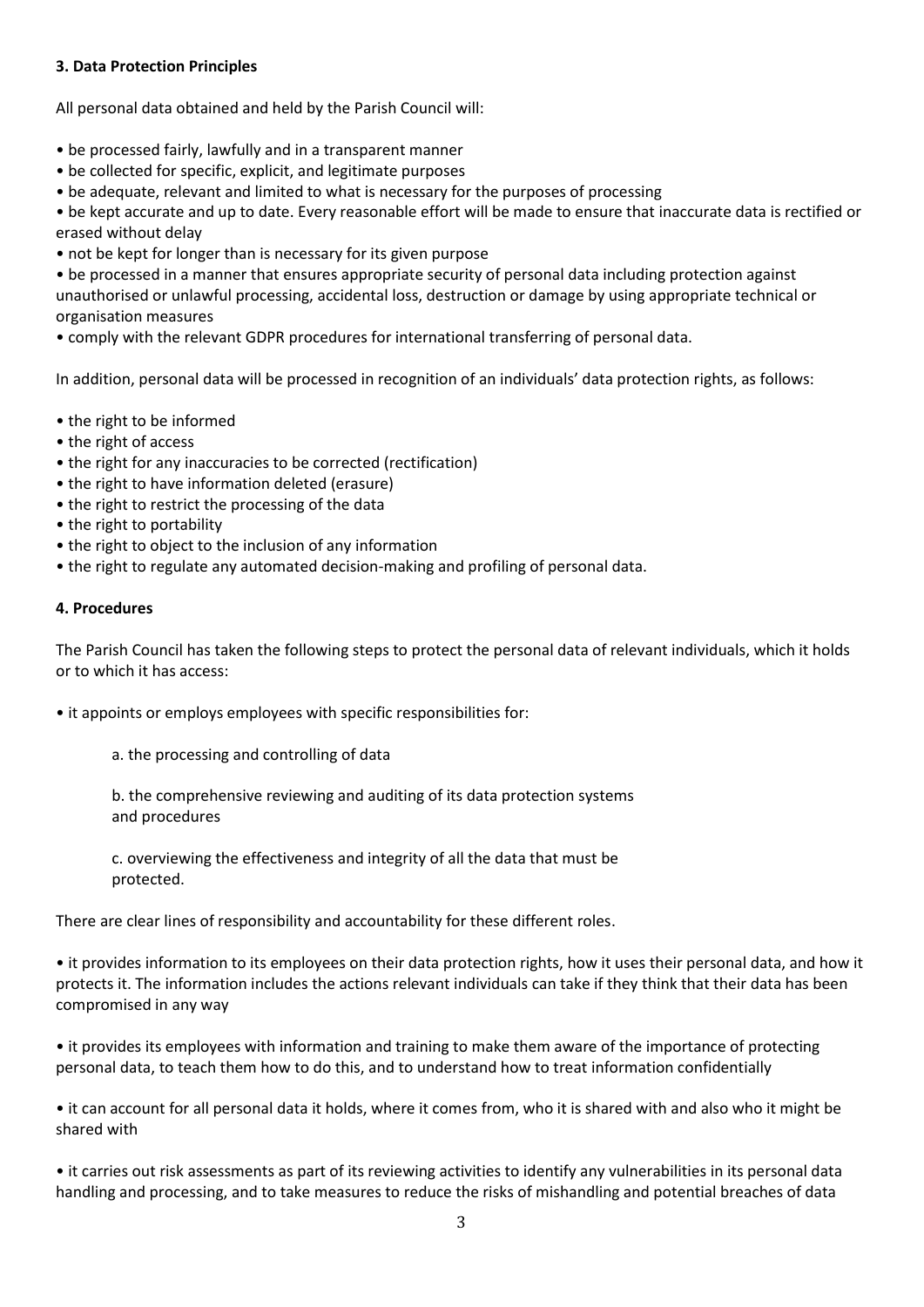security. The procedure includes an assessment of the impact of both use and potential misuse of personal data in and by the Parish Council

• it recognises the importance of seeking individuals' consent for obtaining, recording, using, sharing, storing and retaining their personal data, and regularly reviews its procedures for doing so, including the audit trails that are needed and are followed for all consent decisions. The Parish Council understands that consent must be freely given, specific, informed and unambiguous. The Parish Council will seek consent on a specific and individual basis where appropriate. Full information will be given regarding the activities about which consent is sought. Relevant individuals have the absolute and unimpeded right to withdraw that consent at any time

• it has the appropriate mechanisms for detecting, reporting and investigating suspected or actual personal data breaches, including security breaches. It is aware of its duty to report significant breaches that cause significant harm to the affected individuals to the Information Commissioner, and is aware of the possible consequences

• it is aware of the implications international transfer of personal data internationally.

# **5. Access to Data**

Relevant individuals have a right to be informed whether the Parish Council processes personal data relating to them and to access the data that the Parish Council holds about them. Requests for access to this data will be dealt with under the following summary guidelines:

• a form on which to make a subject access request is available from the Clerk & Responsible Financial Officer.

• the Parish Council will not charge for the supply of data unless the request is manifestly unfounded, excessive or repetitive, or unless a request is made for duplicate copies to be provided to parties other than the person making the request.

• the Parish Council will respond to a request without delay. Access to data will be provided, subject to legally permitted exemptions, within one month as a maximum. This may be extended by a further two months where requests are complex or numerous.

Relevant individuals must inform the Parish Council immediately if they believe that the data is inaccurate, either as a result of a subject access request or otherwise. The Parish Council will take immediate steps to rectify the information.

For further information on making a subject access request, please contact the Clerk & Responsible Financial Officer via email to [clerk@newtownlinford.org.uk](mailto:clerk@newtownlinford.org.uk)

### **6. Data Disclosures**

The Parish Council may be required to disclose certain data/information to any person. The circumstances leading to such disclosures include:

- any employee benefits operated by third parties
- disabled individuals whether any reasonable adjustments are required to assist them at work
- individuals' health data to comply with health and safety or occupational health obligations towards the employee
- for Statutory Sick Pay purposes
- HR management and administration to consider how an individual's health affects his or her ability to do their job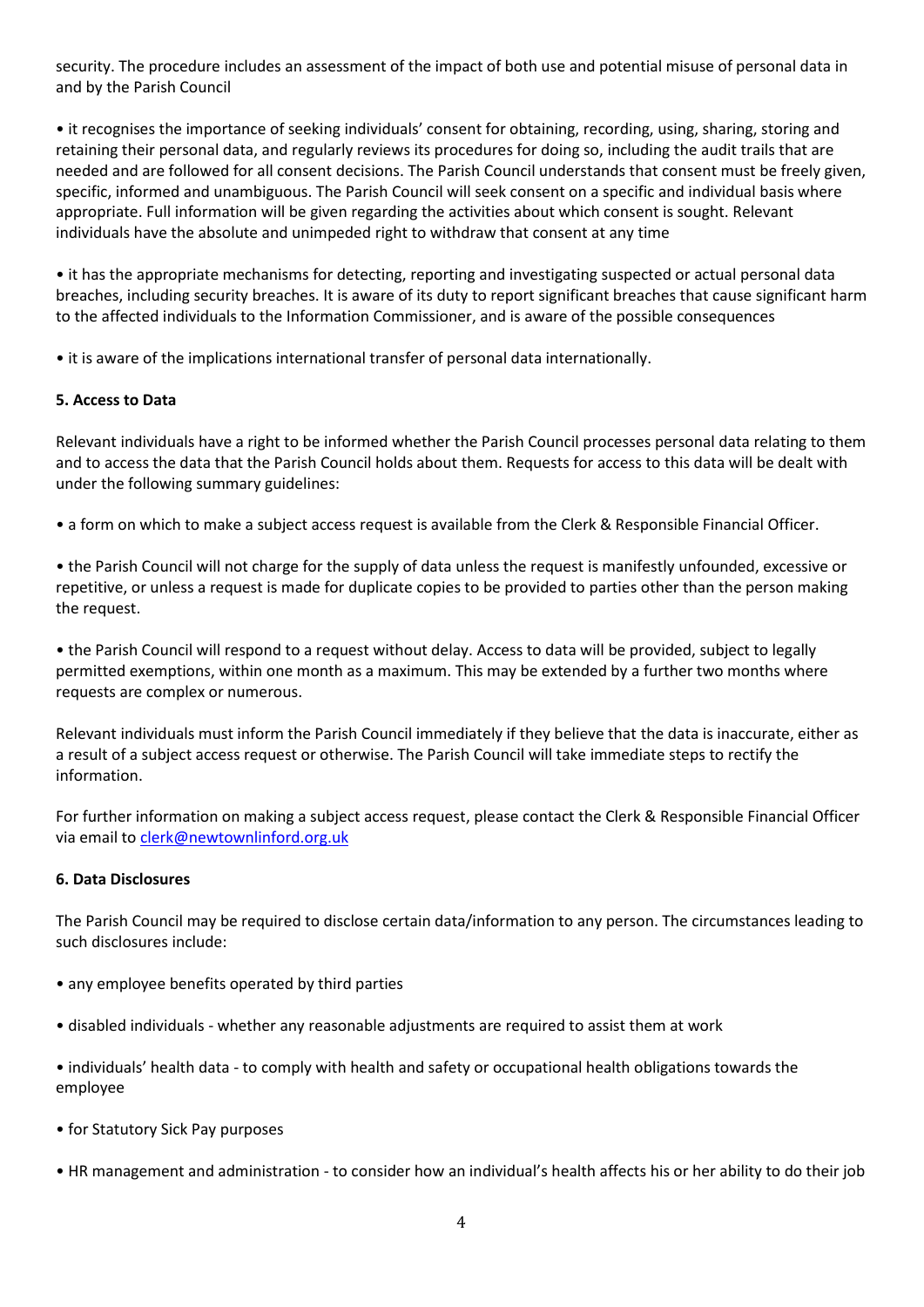• the smooth operation of any employee insurance policies or pension plans.

These kinds of disclosures will only be made when strictly necessary for the purpose.

# **7. Data Security**

The Parish Council adopts procedures designed to maintain the security of data when it is stored and transported. In addition, employees must:

• ensure that all files or written information of a confidential nature are stored in a secure manner and are only accessed by people who have a need and a right to access them

• ensure that all files or written information of a confidential nature are not left where they can be read by unauthorised people

• check regularly on the accuracy of data being entered into computers

• always use the passwords provided to access the computer system and not abuse them by passing them on to people who should not have them

• use computer screen blanking to ensure that personal data is not left on screen when not in use.

Personal data relating to employees should not be kept or transported on laptops, USB sticks, or similar devices, unless authorised by the Clerk & Responsible Financial Officer.

Where personal data is recorded on any such device it should be protected by:

• ensuring that data is recorded on such devices only where absolutely necessary

• using an encrypted system — a folder should be created to store the files that need extra protection and all files created or moved to this folder should be automatically encrypted

• ensuring that laptops or USB drives are not left lying around where they can be stolen.

Failure to follow the Parish Council's rules on data security may be dealt with via the Parish Council's disciplinary procedure. Appropriate sanctions include dismissal with or without notice dependent on the severity of the failure.

### **8. International Data Transfers**

The Parish Council does not transfer personal data to any recipients outside of the UK.

### **9. Breach Notification**

Where a data breach is likely to result in a risk to the rights and freedoms of individuals, it will be reported to the Information Commissioner within 72 hours of the Parish Council becoming aware of it and may be reported in more than one instalment.

Individuals will be informed directly in the event that the breach is likely to result in a high risk to the rights and freedoms of that individual.

If the breach is sufficient to warrant notification to the public, the Parish Council will do so without undue delay.